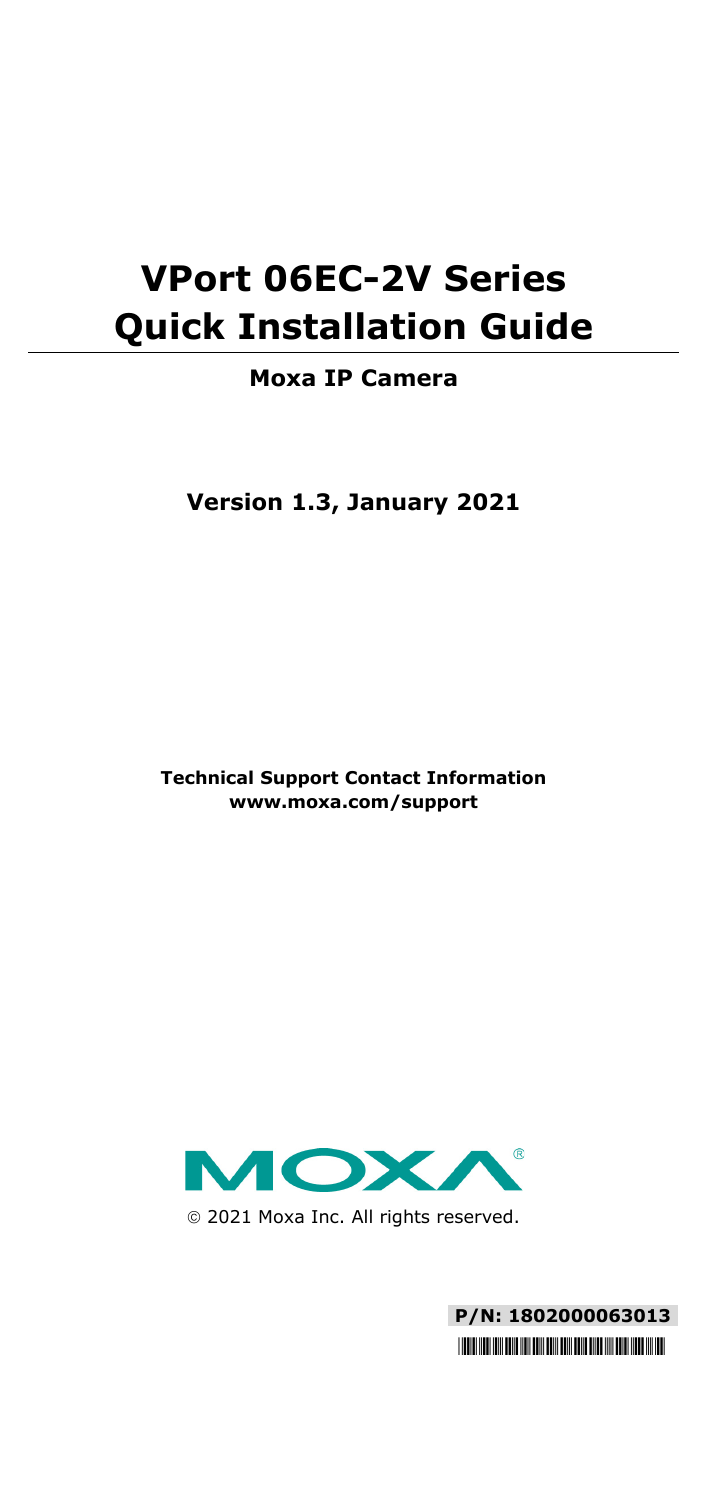### **Overview**

The VPort 06EC-2V series is an exterior IP dome camera that supports FHD (1080P, 1920 x 1080) video image and H.264/MJPEG. It is designed for mobile video surveillance applications and features EN 50155 compliance, operating temperature of -25 to 55°C or -40 to 70°C (T model), rugged M12 Ethernet port, and 24 VDC power inputs for heater and digital output, IP67 rain and dust protection, and selectable lens models, for the versatility and ruggedness required to excel in many different installations and environments for mobile IP video surveillance applications.

### **Ordering Information**

The following VPort 06EC-2V series models are available:

| Model                 | Lens (mm) | <b>Temperature</b>      | <b>Conformal</b><br>Coating |  |
|-----------------------|-----------|-------------------------|-----------------------------|--|
| VPort 06EC-2V36M      | 3.6       | $-25$ to $55^{\circ}$ C |                             |  |
| VPort 06EC-2V42M      | 4.2       | $-25$ to $55^{\circ}$ C |                             |  |
| VPort 06EC-2V60M      | 6         | $-25$ to $55^{\circ}$ C |                             |  |
| VPort 06EC-2V80M      | 8         | -25 to 55°C             |                             |  |
| VPort 06EC-2V36M-T    | 3.6       | -40 to 70°C             |                             |  |
| VPort 06EC-2V42M-T    | 4.2       | -40 to 70°C             |                             |  |
| VPort 06EC-2V60M-T    | 6         | -40 to 70°C             |                             |  |
| VPort 06EC-2V80M-T    | 8         | -40 to 70°C             |                             |  |
| VPort 06EC-2V36M-CT   | 3.6       | -25 to 55°C             | $\checkmark$                |  |
| VPort 06EC-2V42M-CT   | 4.2       | -25 to 55°C             | $\checkmark$                |  |
| VPort 06EC-2V60M-CT   | 6         | -25 to 55°C             |                             |  |
| VPort 06EC-2V80M-CT   | 8         | -25 to 55°C             |                             |  |
| VPort 06EC-2V36M-CT-T | 3.6       | -40 to 70°C             |                             |  |
| VPort 06EC-2V42M-CT-T | 4.2       | -40 to 70°C             |                             |  |
| VPort 06EC-2V60M-CT-T | 6         | -40 to 70°C             |                             |  |
| VPort 06EC-2V80M-CT-T | 8         | -40 to 70°C             |                             |  |

#### **Accessory package**

Dry packs (sealed in sachets) for absorbing moisture from the inside of the camera. Metal cap for M12 male connector.



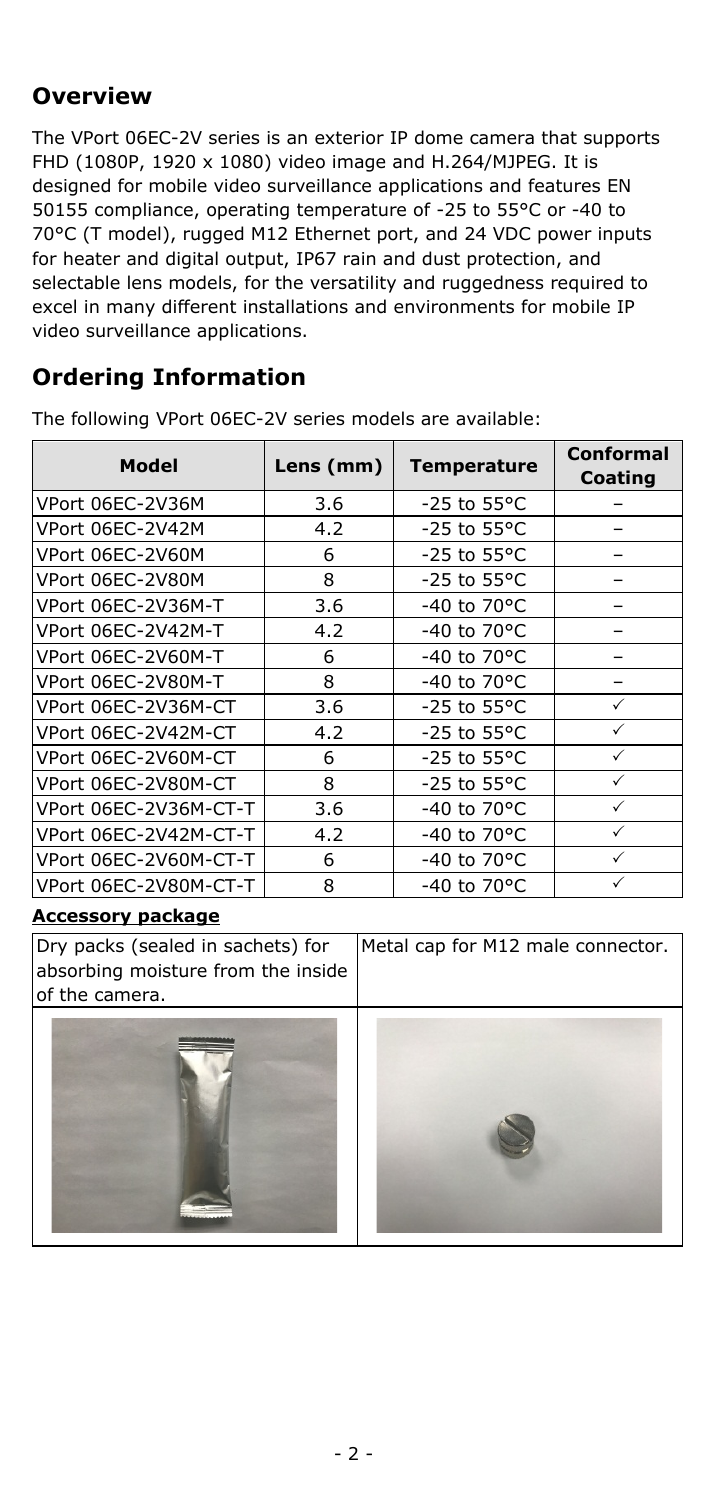### **Sticker for camera mounting positions**



### **Contents of the Package**

- Dry pack and Metal M12 cap
- Quick installation guide (printed)
- Warranty card

**NOTE** Check the model name on the VPort's side label to determine if it is the correct one for your order.

**NOTE** This product must be installed in compliance with your local laws and regulations.

### **Product Description**

#### **Appearance**

• **4-pin D-code M12 Ethernet connector:** Can be used for both the PoE power supply (PoE model) and Auto MDI/MDI-X Ethernet connection

| PIN | 'X  |
|-----|-----|
|     | TD+ |
| 2   | RD+ |
| 3   | TD- |
|     | RD  |

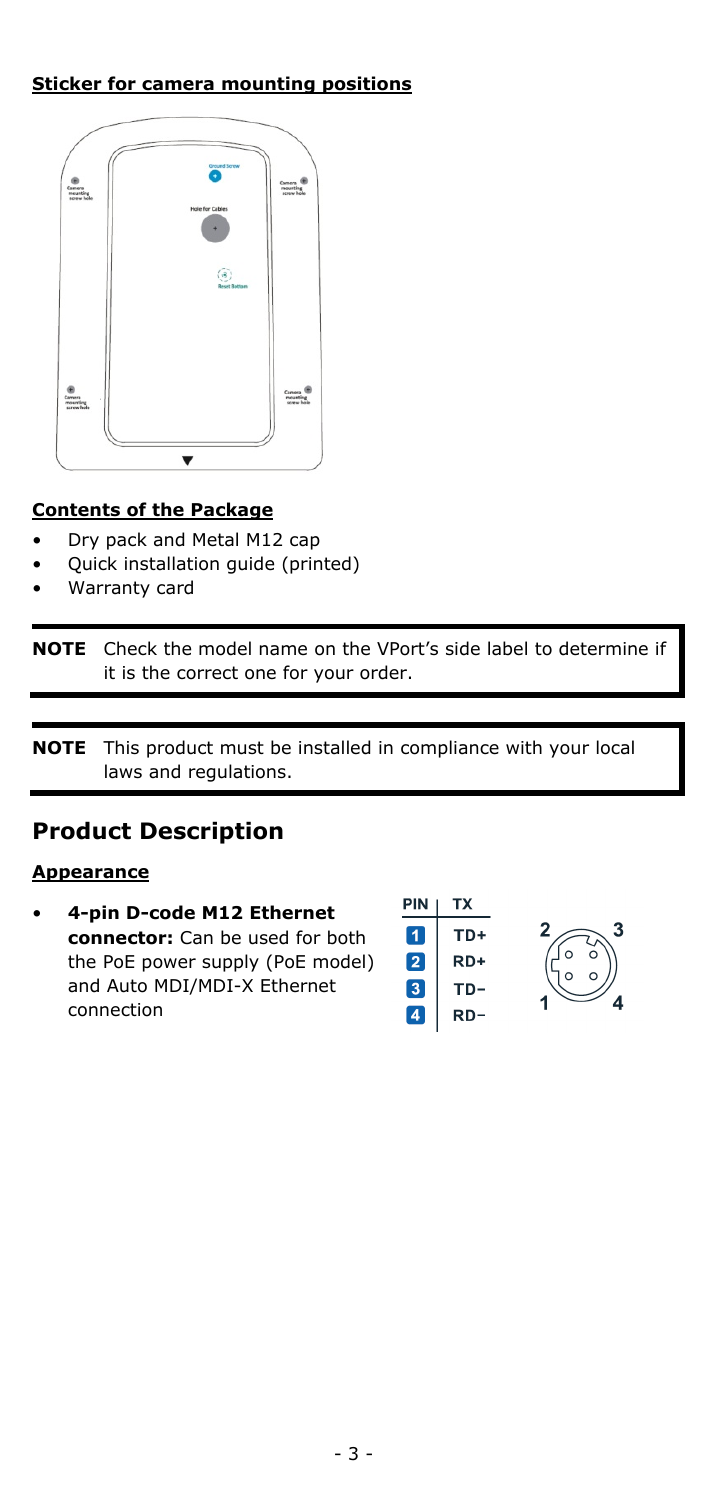| <b>NOTE</b> | To connect the VPort 06EC-2V series to a network, use an<br>Ethernet cable with D-code M12 connector and an M12 PoE<br>switch or RJ45 PoE switch |                                                    |
|-------------|--------------------------------------------------------------------------------------------------------------------------------------------------|----------------------------------------------------|
|             | M12 D-code to M12 D-code<br>cable                                                                                                                | M <sub>12</sub> PoE switch<br>(e.g., TN-5508-4PoE) |
|             |                                                                                                                                                  |                                                    |
|             | M12 D-code and RJ45 cable                                                                                                                        | RJ45 PoE switch<br>(e.g., EDS-P510)                |
|             |                                                                                                                                                  |                                                    |

- **NOTE** The power input rating of the PoE part is 48 VDC, 0.2 A, with a maximum power consumption of approximately 8.1 W. The power input rating of the DC part (heater and digital output) is 24 VDC, 0.9 A with a maximum power consumption of 27 W.
- **5-pin M12 connector:** Includes digital output signal, power input for heater, and digital output.

| <b>PIN</b> | Con.    |  |
|------------|---------|--|
|            | Power + |  |
|            | DO +    |  |
|            | Power - |  |
|            | DO -    |  |
|            | N/A     |  |

- **Solid metal top cover:** This top cover can be removed for adjusting the camera lens position.
- **Transparent tempered glass window:** The VPort 06EC-2V series is designed with a transparent tempered glass window, which is vandal-proof and satisfies EN 62262 (IEC 62262) Class IK7 requirements.
- **4 Hex security screws for top cover:** These 4 4 mm Hex screws are designed with anti-shedding to make installation more convenient.

**NOTE** The color of the form factor can be customized based on your installation environment. Please contact your Moxa sales representative for customization service.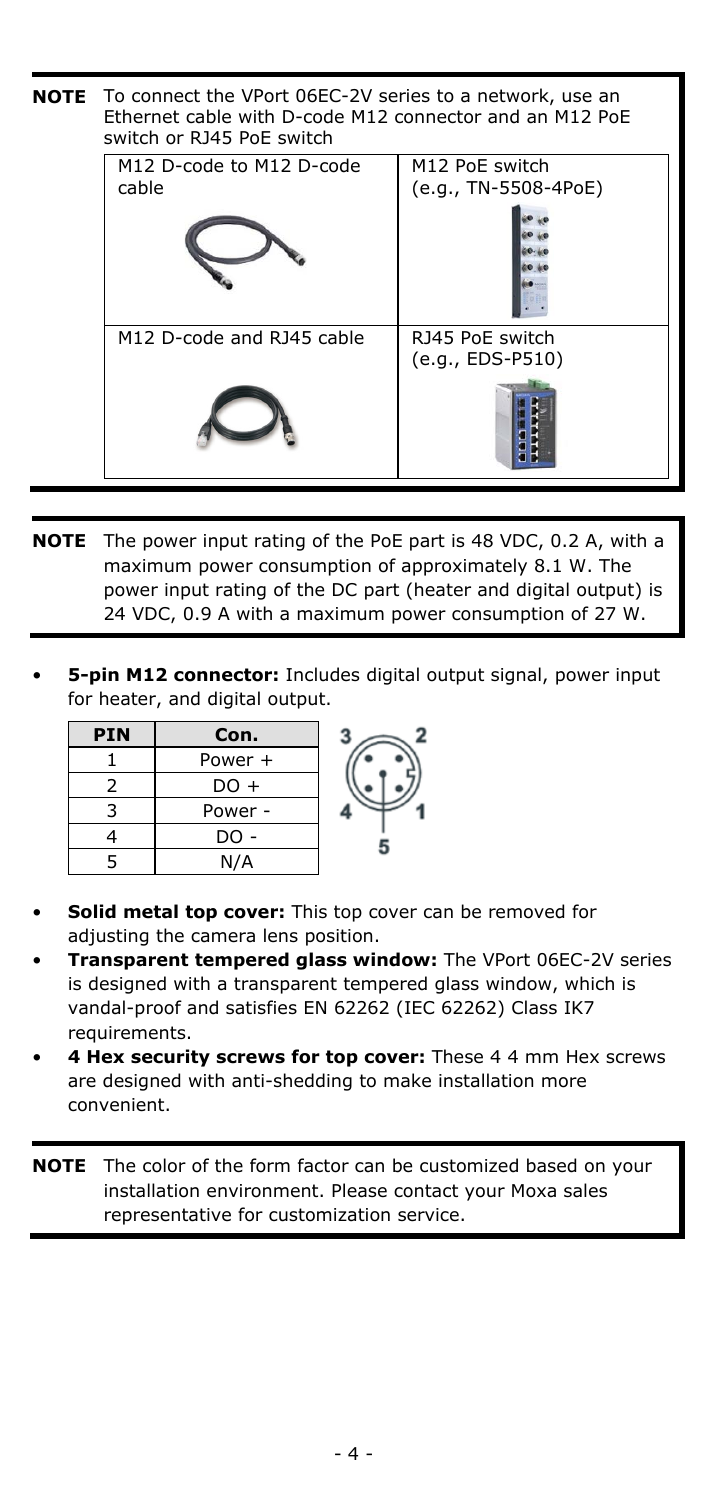### **Inside the Camera**



Calibration for tuning lens's vertical (-5 to 10° )and horizontal  $(+/- 5^\circ)$  position



Dry Pack holder

- **Mounting screw holes:** There are 4 mounting screw holes for mounting the VPort 06EC-2V series on the train.
- **Screw for fixing the pan feature of lens:** To adjust the pan feature of the lens, loosen the screw, and then retighten it after you are done with adjusting the position of the lens.
- **Screw for fixing the tilt feature of lens:** To adjust the tilt feature of the lens, loosen the screw, and then retighten it after you are done with adjusting the position of the lens.
- **Hardware reset button:** Loosen the screw and find the reset button inside of the hole. Use a pointed object to depress the reset button to reboot or restore factory defaults.
	- Reboot: press the button one time.
	- > Factory default: press the button and hold for at least 5 sec.



• **Calibration for adjusting the horizontal (+10/-5°) and vertical (± 5°) positions of the lens:** After adjusting the lens's horizontal and vertical position, mark the position of this calibration for future placement or mass installation.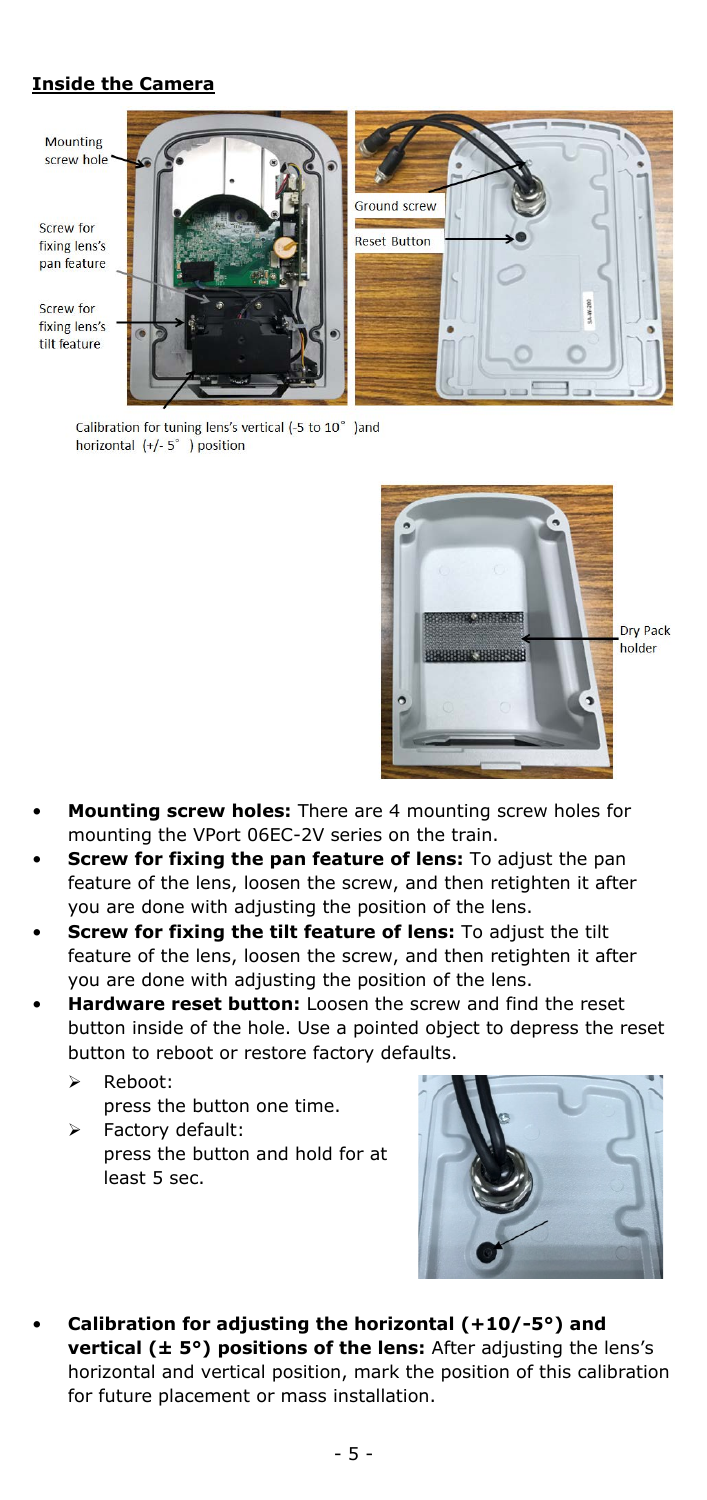### **Hardware Installation**

**Step 1:** Open and remove the top cover.

Use the Hex security screwdriver (with a pin) to loosen the top cover screws and remove the dry pack that is in the top cover.





**Step 2:** Use the markings on the installation sticker to position the drill bit before drilling holes. There are 3 types of installation.

**NOTE** As the camera is heavy, it is possible for the wire to get crushed under the camera. The recommended way to store the camera is to place the cable above the camera.

#### **Mounting with 4 mounting screws**

To mount the camera on the train, drill a hole through the gray portion of the sticker and then mount the camera with 4 screws.



**NOTE** The recommended torque of the top cover is 12 kg-cm and 25 kg-cm for mounting the camera on the train.

**Step 3:** Connect the camera with the 4-pin M12 D-code Ethernet connector and 5-pin M12 connector with 24 VDC power to activate the defrost heater and digital output.

**NOTE** Connectors used with the cameras should have a minimum IP rating of IP67. The paint and the screws located on the top cover have to pass the ASTM B368 standard (CASS) with testing lasting 125 hours; but this standard doesn't include the cable connector and cable gland.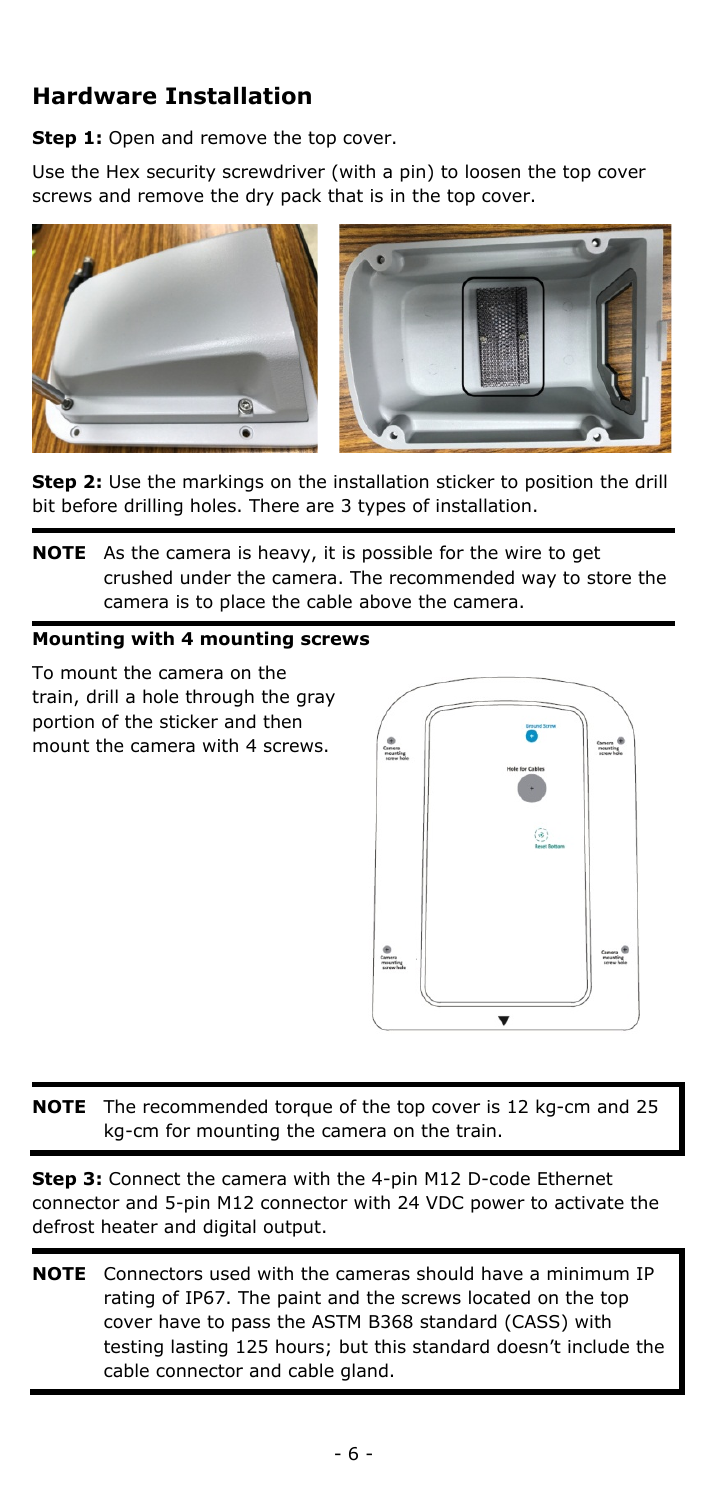**NOTE** To prevent the skin of the cable from breaking, please allow at least 5 cm before starting to bend the wire as shown in the photos below.





**Step 4:** Loosen the screw for adjusting the horizontal or vertical position of the lens. Once the lens position is correct, fix the screw.

**Step 5:** Loosen the screw containing the dry pack, and place the dry packs on the inside of the top cover to absorb any moisture that might have entered the camera housing during installation. Then tighten the screw.



**Step 6:** Fix the top cover. The installation is now complete.

- **NOTE** 1. The dry packs may become saturated if exposed to the air for too long; for this reason, reattach the top cover immediately after place the dry packs inside the top cover.
	- 2. Make sure the top cover is attached tightly (place the screws in the holes such that they can stay unaided and tighten all of them. Retighten the screws in succession until they are all completely tightened.)

### **Software Installation**

**Step 1:** Configure the camera's IP address.

When the camera is first powered on, the POST (Power On Self Test) will run for a few moments (about 30 seconds). The network environment determines how the IP address is assigned.

### **Network Environment with DHCP Server**

For this network environment, the unit's IP address will be assigned by the network's DHCP server. Refer to the DHCP server's IP address table to determine the unit's assigned IP address. You may also use the Moxa VPort and EtherDevice Configurator Utility (edscfgui.exe), as described below: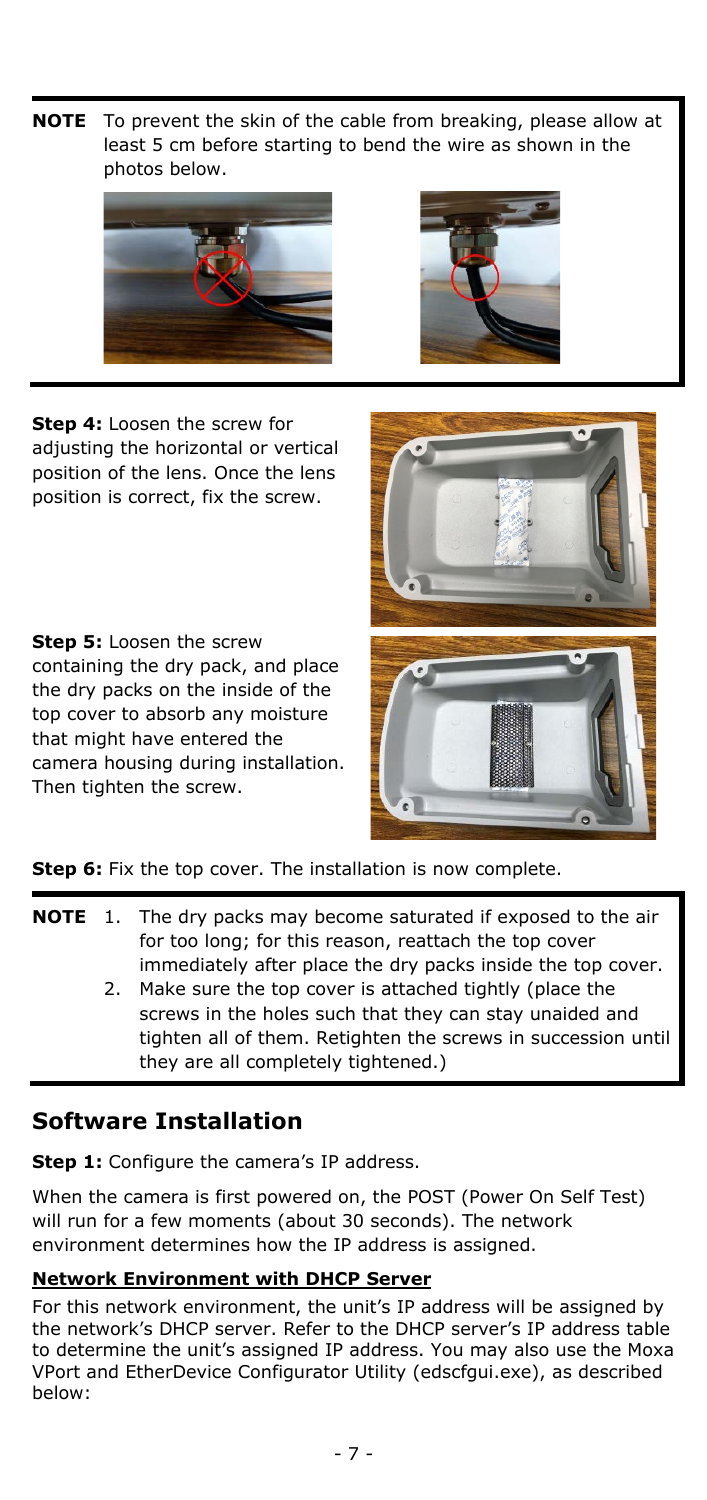### *Using the Moxa VPort and EtherDevice Configurator Utility (edscfgui.exe)*

- 1. Run the **edscfgui.exe** program to search for the VPort. After the utility's window opens, you may also click on the **Search** button to initiate a search.
- 2. When the search has concluded, the Model Name, MAC address, IP address, serial port, and HTTP port of the VPort will be listed in the utility's window.

You can double click the selected VPort, or use the IE web browser to access the VPort's web-based manager (web server).

#### **Non DHCP Server Network Environment**

If your camera is connected to a network that does not have a DHCP server, then you will need to configure the IP address manually. The default IP address of the camera is 192.168.127.100 and the default subnet mask is 255.255.255.0. Note that you may need to change your computer's IP address and subnet mask so that the computer is on the same subnet as the VPort.

To change the IP address of the VPort manually, access the VPort's web server, and then navigate to the **System Configuration Network** → General page to configure the IP address and other network settings. Select the *Use fixed IP address* option to ensure that the IP address you assign is not deleted each time the VPort is restarted.

**Step 2:** Access the camera's web-based manager.

Type the camera's IP address in the web browser's address field and press Enter.

**Step 3: Install the ActiveX Control Plug-in.** 

A security warning message will appear the first time you access the VPort's web-based manager. The message is related to installing the VPort ActiveX Control component on your PC or notebook. Click **Yes** to install this plug-in to enable the IE web browser for viewing video images.



**NOTE** For Windows XP SP2 or above operating systems, the ActiveX Control component will be blocked for system security reasons. In this case, the VPort's security warning message window may not appear. You should unlock the ActiveX control blocked function or disable the security configuration to enable the installation of the VPort's ActiveX Control component.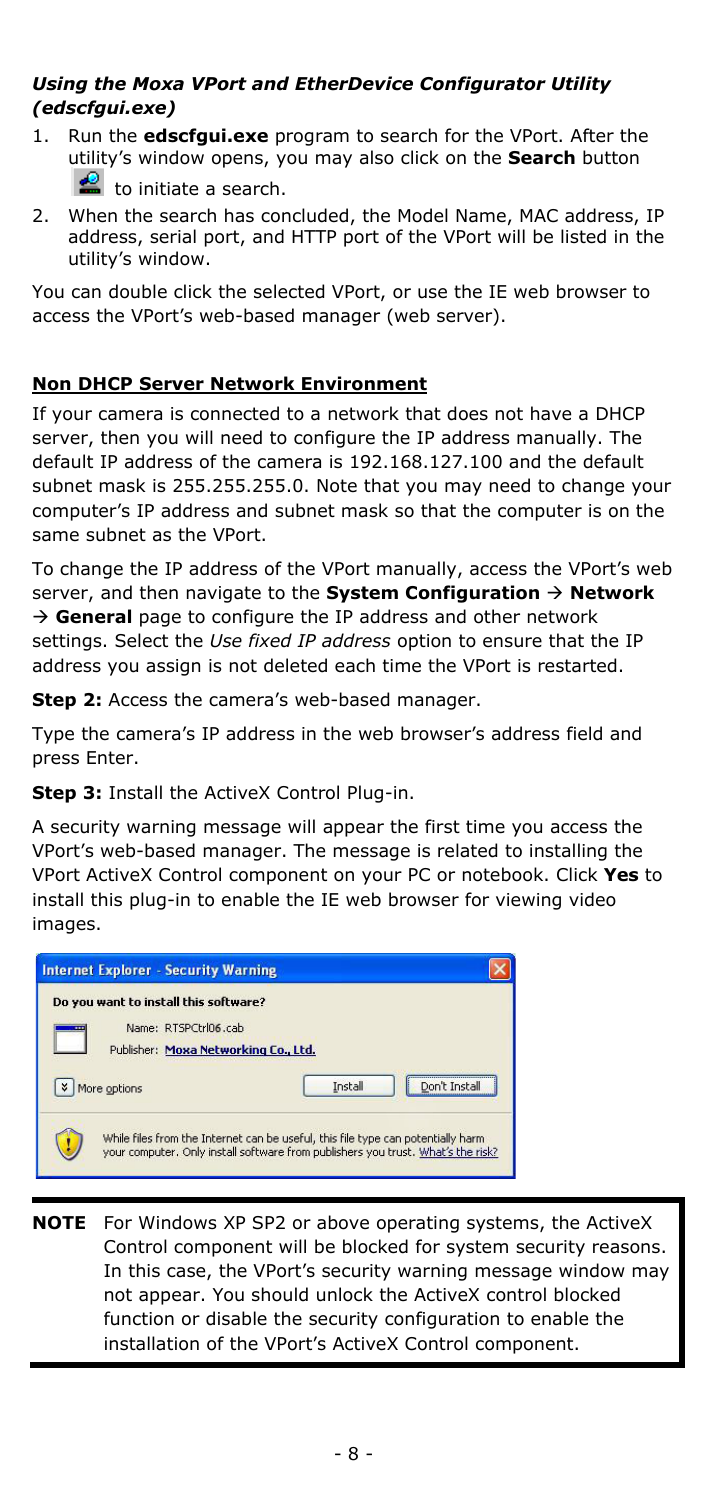**Step 4:** Access the homepage of the camera's web-based manager.

After installing the ActiveX Control component, the homepage of the camera's web-based manager will appear. Check the following items to make sure the system was installed properly:

- 1. Video Images
- 2. Video Information



**Step 5:** Access the VPort's system configuration.

Click on **System Configuration** to access the overview of the system configuration to change the configuration. **Model Name**, **Server Name**, **IP Address**, **MAC Address**, and **Firmware Version** appear on the green bar near the top of the page. Use this information to check the system information and installation.

For details of each configuration, check the user's manual on the Moxa website.

| MOXA' VPort P06-2L36M-T                                      |                             |                                                                        |                                                                                                                                                                                                                               |                         |          |         |        | www.moxa.com |
|--------------------------------------------------------------|-----------------------------|------------------------------------------------------------------------|-------------------------------------------------------------------------------------------------------------------------------------------------------------------------------------------------------------------------------|-------------------------|----------|---------|--------|--------------|
| <b>Mal Name: MPart POD St STATE</b><br>Address: 172.19.10.41 |                             | Senate Name: MPort 05.2 IP Carrents<br>MAC Address : 00:00:03:00:00:22 | Firm Version : 1.0                                                                                                                                                                                                            | <b>Build : 10001815</b> | $=$ STAT | $= PMR$ | $= 20$ | $ \alpha$    |
|                                                              |                             |                                                                        |                                                                                                                                                                                                                               |                         |          |         |        |              |
| <b>HARM</b><br><b>Es Main Meru</b><br><b>GI OverView</b>     | <b>System Configuration</b> |                                                                        | Welcome to the System Configuration pages. A brief description of each configuration proup is given below. Click on a plus sign in the left pane to espan to espan is group, and then click on the name of the pape you would |                         |          |         |        |              |
| <b><i><b>P.G.I. Profiles</b></i></b>                         | Category                    | box                                                                    | <b>Description and Content</b>                                                                                                                                                                                                |                         |          |         |        |              |
| <b>BGI System</b>                                            | <b>Profiles</b>             | Configuration                                                          | Configure OM/2F Profile settings                                                                                                                                                                                              |                         |          |         |        |              |
| @ Et Network                                                 |                             | Ceneral                                                                | Setting Host Name, contect and Location                                                                                                                                                                                       |                         |          |         |        |              |
| 33 Gill Midwey                                               |                             | <b>Data/Time</b>                                                       | <b>Setting Date/Time</b>                                                                                                                                                                                                      |                         |          |         |        |              |
| 90 Audio                                                     |                             | Account                                                                | Administrator, User and Damo Account Privileges Management                                                                                                                                                                    |                         |          |         |        |              |
| <b>Strike Meteology</b>                                      |                             | <b>Local Storage</b>                                                   | Set up the local storage capability                                                                                                                                                                                           |                         |          |         |        |              |
| <b><i>In Cheaming</i></b>                                    |                             | System Log                                                             | System Log and operation information                                                                                                                                                                                          |                         |          |         |        |              |
|                                                              | System                      | <b>System Parameter</b>                                                | System garameters information and Import/Eugert function                                                                                                                                                                      |                         |          |         |        |              |
| the Deed                                                     |                             | <b>LED Central</b>                                                     | Turn on/off LED                                                                                                                                                                                                               |                         |          |         |        |              |
| 9 Gil Actions                                                |                             | Firmusre Upgrade                                                       | Remote Firmware Upprade                                                                                                                                                                                                       |                         |          |         |        |              |
|                                                              |                             | <b>Factory Default</b>                                                 | Reset to Factory Default                                                                                                                                                                                                      |                         |          |         |        |              |
| Rest viewed with IF10 or above                               |                             | Reboot                                                                 | Device will reboot for restarting system.                                                                                                                                                                                     |                         |          |         |        |              |
| with resolution of 1200x1024                                 |                             | Ceneral                                                                | The 3P returnsk settings of this VPort                                                                                                                                                                                        |                         |          |         |        |              |
|                                                              |                             | <b>Did</b>                                                             | Configure (Pv6 settings                                                                                                                                                                                                       |                         |          |         |        |              |
|                                                              |                             | CONS                                                                   | Configure DDNS                                                                                                                                                                                                                |                         |          |         |        |              |
|                                                              |                             | <b>Universal Profit</b>                                                | <b>Frable UVP function</b>                                                                                                                                                                                                    |                         |          |         |        |              |
|                                                              | Network                     | TeS                                                                    | Configure TeS(Type of Service)                                                                                                                                                                                                |                         |          |         |        |              |
|                                                              |                             |                                                                        | Set up a lat to control the access permission of clients by checking their 3º address                                                                                                                                         |                         |          |         |        |              |
|                                                              |                             | Accessible IP<br>CARAD                                                 | Configure the SNNP settings                                                                                                                                                                                                   |                         |          |         |        |              |
|                                                              |                             | <b>Mora Service</b>                                                    | Mosa Service is for the device search capability by Mosa software or utility                                                                                                                                                  |                         |          |         |        |              |
|                                                              |                             | <b>SSH</b>                                                             | Configure 59H                                                                                                                                                                                                                 |                         |          |         |        |              |
|                                                              |                             |                                                                        |                                                                                                                                                                                                                               |                         |          |         |        |              |
|                                                              |                             | LLDP                                                                   | Configure LLDP                                                                                                                                                                                                                |                         |          |         |        |              |
|                                                              |                             | <b>CTD</b>                                                             | Configure 50P settings                                                                                                                                                                                                        |                         |          |         |        |              |
|                                                              |                             | <b>Image Setting</b>                                                   | Configure the information of video image                                                                                                                                                                                      |                         |          |         |        |              |
|                                                              |                             | Camera Setting                                                         | Configure the attributes of video image                                                                                                                                                                                       |                         |          |         |        |              |
|                                                              | Video                       | Comidor                                                                | Configure the corridor mode                                                                                                                                                                                                   |                         |          |         |        |              |
|                                                              |                             | <b>Privacy Mask</b>                                                    | Configure the Privacy Mask settings                                                                                                                                                                                           |                         |          |         |        |              |
|                                                              |                             | <b>Video Saccider</b>                                                  | Set up the Encode Standard(MJPEG or H.264), Size (Resolution), FPS, Quality and Multicast settings                                                                                                                            |                         |          |         |        |              |
|                                                              |                             | <b>Draddarm</b>                                                        | <b>Set un Drealarm Darameters</b>                                                                                                                                                                                             |                         |          |         |        |              |
|                                                              | <b>Audio</b>                | <b>Audio Encoder</b>                                                   | Configure Audio Encoder Malticast settings                                                                                                                                                                                    |                         |          |         |        |              |
|                                                              |                             | Audio Volume                                                           | Configure Audio Volume                                                                                                                                                                                                        |                         |          |         |        |              |
|                                                              | Metadata                    | Maharitaha                                                             | Configure Metadata settings                                                                                                                                                                                                   |                         |          |         |        |              |
|                                                              | Streaming                   | <b>CERSON</b>                                                          | Configure CRAPVo settings                                                                                                                                                                                                     |                         |          |         |        |              |
|                                                              |                             | <b>Drable Dyent</b>                                                    | Enable/Disable all Event Producer                                                                                                                                                                                             |                         |          |         |        |              |
|                                                              |                             | <b>Gustam Duest</b>                                                    | Configure System Event settings                                                                                                                                                                                               |                         |          |         |        |              |
|                                                              | <b>Found</b>                | <b>Motion Detection</b>                                                | Configure Motion Detection settings                                                                                                                                                                                           |                         |          |         |        |              |
|                                                              |                             | Camera Tamper                                                          | Configure Cerners Temper settings                                                                                                                                                                                             |                         |          |         |        |              |
|                                                              |                             | <b>River L. Datastina</b>                                              | Configure Shock Detection settings                                                                                                                                                                                            |                         |          |         |        |              |
|                                                              |                             | Sequential Snapshot                                                    | Configure Sequential Snapshot settings, Schedule and transmit destinations                                                                                                                                                    |                         |          |         |        |              |
|                                                              | Actions                     | <b>Action Config</b>                                                   | Configure detail Action activation.                                                                                                                                                                                           |                         |          |         |        |              |
|                                                              |                             | <b>Action Trigger</b>                                                  | Configure Action Trigger for Event trigger condition specify Action Configs                                                                                                                                                   |                         |          |         |        |              |